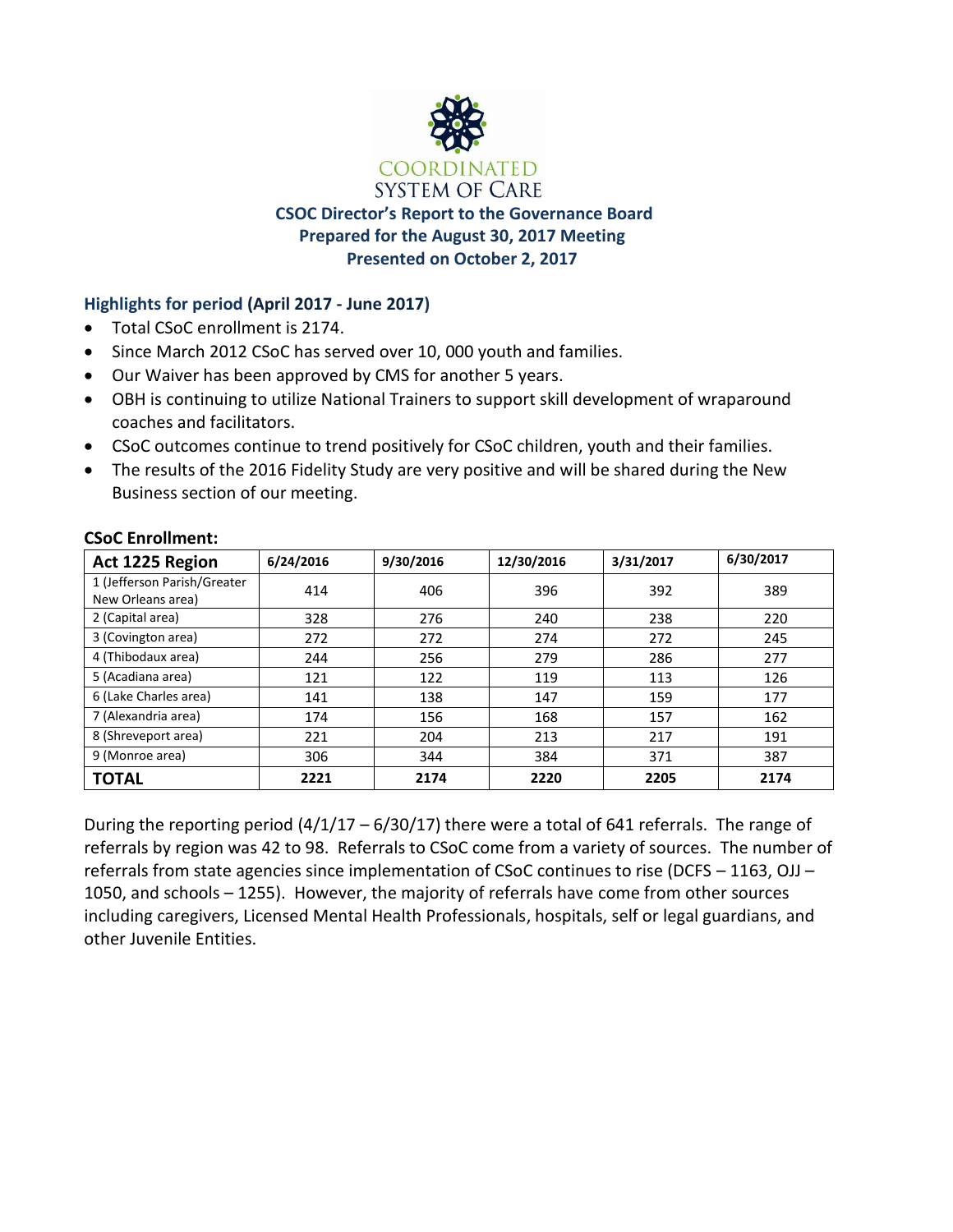# Referrals by Agency/Entity



| <b>REFERRING SOURCE</b>             | 3/31/17 | 6/30/17 | <b>CHANGE</b> |
|-------------------------------------|---------|---------|---------------|
| <b>DCFS</b>                         | 1112    | 1163    | 51            |
| LLO                                 | 1003    | 1050    | 47            |
| OBH                                 | 118     | 122     | 4             |
| DOE/School                          | 1211    | 1255    | 44            |
| Caregiver                           | 2614    | 2810    | 196           |
| Hospitals                           | 1279    | 1319    | 40            |
| Licensed Mental Health Professional | 2225    | 2329    | 104           |
| Other Juvenile Entities             | 629     | 667     | 38            |
| Self or Legal Guardian              | 938     | 974     | 36            |
| Primary Care Physician (PCP)        | 53      | 63      | 10            |
| Other                               | 1638    | 1709    | 71            |
| Total                               | 12,820  | 13,461  | 641           |

4 CSoC 5GB August 2017

Per request from Board members, the table below reflects referrals by region over the last four quarters. This table will continue to be included in the CSoC Director's Report.

| Act 1225 Region                                  | 8/26/2016 | 11/25/2016 | 3/31/2017 | 6/30/2017 |
|--------------------------------------------------|-----------|------------|-----------|-----------|
| 1 (Jefferson Parish/Greater New Orleans<br>area) | 64        | 62         | 124       | 86        |
| 2 (Capital area)                                 | 70        | 62         | 109       | 84        |
| 3 (Covington area)                               | 86        | 93         | 136       | 90        |
| 4 (Thibodaux area)                               | 55        | 71         | 72        | 56        |
| 5 (Acadiana area)                                | 53        | 71         | 79        | 42        |
| 6 (Lake Charles area)                            | 52        | 63         | 92        | 56        |
| 7 (Alexandria area)                              | 50        | 73         | 96        | 44        |
| 8 (Shreveport area)                              | 69        | 121        | 125       | 85        |
| 9 (Monroe area)                                  | 99        | 194        | 120       | 98        |
| ΤΟΤΑL                                            | 598       | 810        | 953       | 641       |

#### **CSoC Referrals by Quarter**

The majority of children/youth enrolled in CSoC are male (1,322 or 63%). African-American is the predominant race of these young people representing 1,202 (57%). The age group with the highest enrollment is 13-16 years old (775 or 37%).

Magellan<br>Histori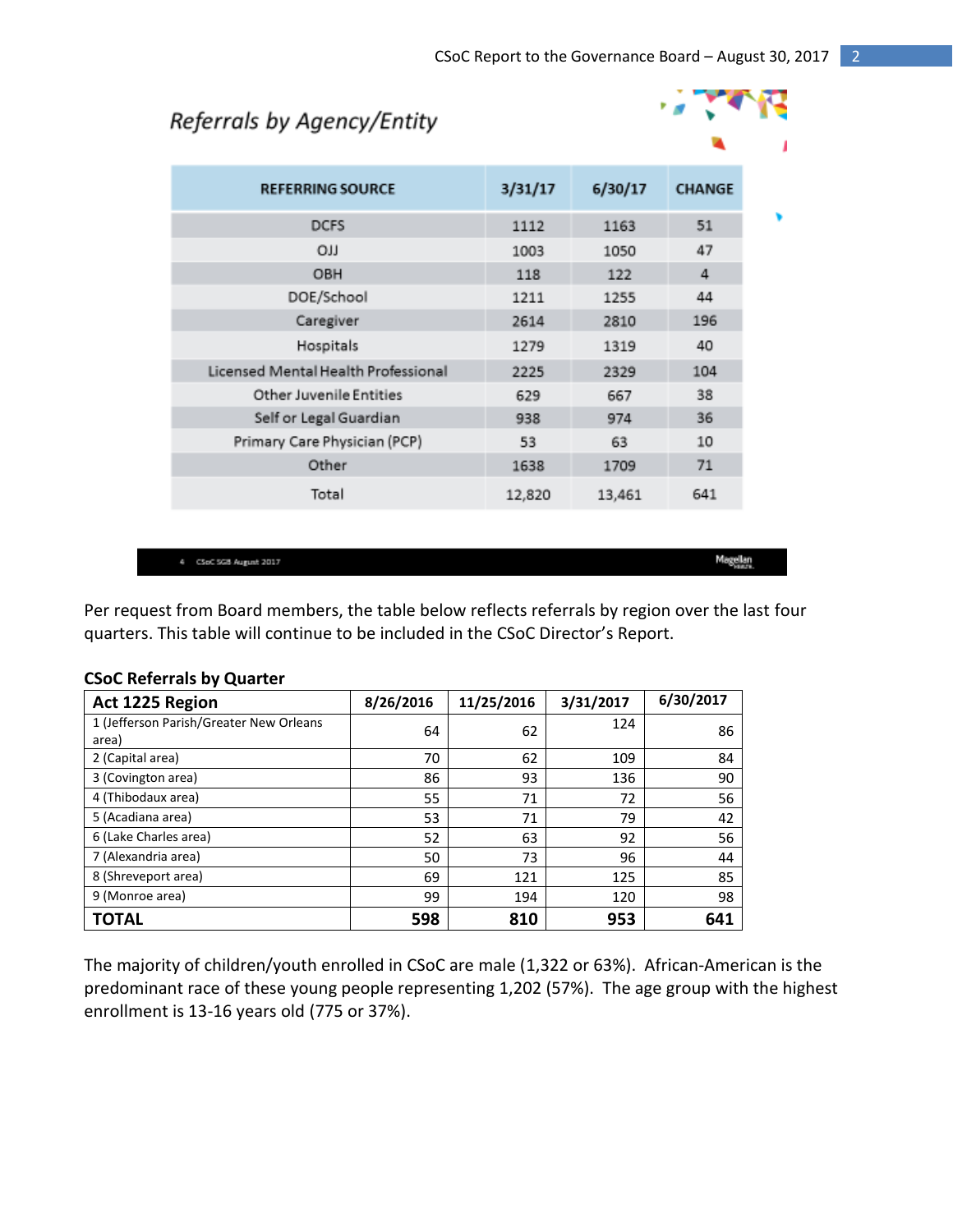#### **Wraparound Agency (WAA) update:**

In the past year we have been focused on training and skill development for both the WAA supervisors/coaches and the WAA facilitators. A national trainer has been throughout the state, conducting both Wraparound Coaching training, as well as WAA facilitator training. The goal of these trainings is to equip the WAA supervisors/coaches with the tools necessary to guide wraparound facilitators in providing high quality wraparound, guided by the system of care values and principles, and to support additional skill development for facilitators. Our trainer, Laura Burger Lucas, has been in the Wraparound field for 25 years and brings with her a wealth of experience, first as a parent of a child with emotional and behavioral health challenges, then as a facilitator, supervisor, and administrator of Wraparound implementation in Phoenix, Arizona. Laura has conducted training in several states, including Arizona, Washington State, Washington DC and New York. We will complete these trainings in the late fall and will be developing 'Train the Trainer' curriculum in order to support sustainability in our state. Our Magellan partners have been participating in these trainings in an effort to continue to develop their own skills and knowledge of high fidelity wraparound.

The OBH CSoC team will continue to provide technical assistance and oversight to the WAAs in support of best practice and high fidelity wraparound when the training is complete. In addition, the OBH CSoC team continues to be responsible for quality monitoring and compliance of CSoC.

The WAAs continue to work in their communities engaging partners and other stakeholders, to support the adoption of system of care values, as well as to increase awareness of and access to the CSoC program. The outcomes for youth and families enrolled in CSoC continue on a positive trend. In addition, the results of the 2016 Fidelity Evaluation are very positive. Both of these measures are a reflection of the excellent work being done on the individual Wraparound Agency level.

#### **Statewide Coordinating Council**

For the past year, active participation and attendance at SCC meetings has been a challenge. The CSoC Family Lead has attempted to make these meetings more accessible, by offering them both in person and by conference call in the early evenings, however, participation has dwindled. One potential barrier worth noting is the lack of available support for stipends and gathering in regions. The Family Lead will continue to engage WAAs for ideas to help address this.

#### **CSoC Finance and Audit Committee:**

This committee meets on an 'as needed' basis and has not met during this quarter.

#### **CSoC Quality Assurance (QA) Committee:**

Committee Chair, Cindy Guitrau, will report to the Board during today's meeting.

#### **Provider Network:**

#### **Short-term Respite**

There are 24 STR providers this quarter.

#### **Independent Living Skills Building**

There are 134 ILSB providers throughout the regions.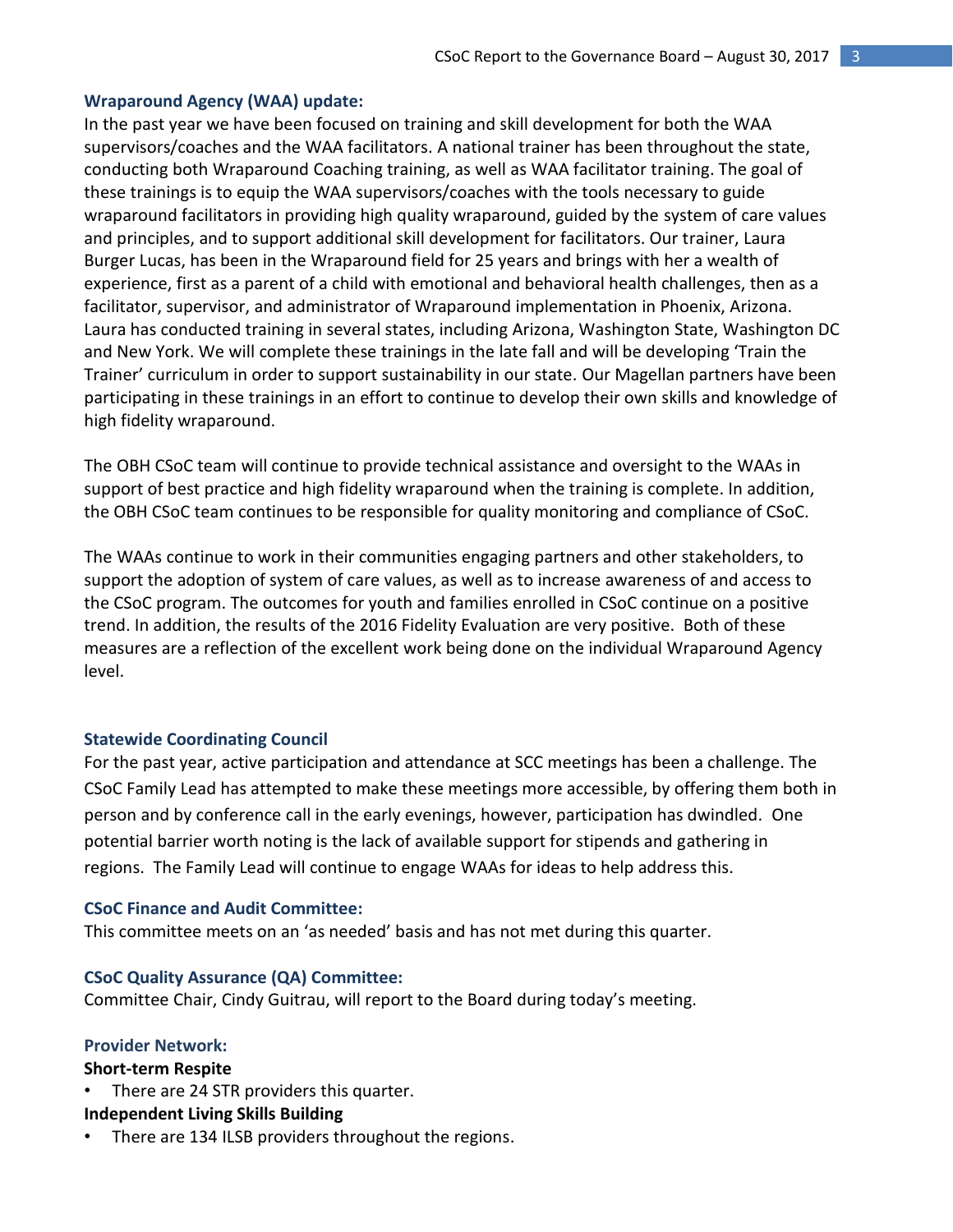## **Trends in Children/Youth Outcomes Data:**

### **Inpatient Psychiatric and Emergency Room Utilization**

Source: Medicaid Claims: Calendar Year 2017, Quarter 2

Utilization of inpatient psychiatric hospitalization for CSoC youth who were enrolled in CSoC for more than 90 days. Review includes use of inpatient psychiatric hospitalization 90 days **before enrollment i**n CSoC and 90 days **post discharge** from CSoC.

- Data reveals a **91.7% decrease** in the **use of inpatient psychiatric hospitalization in the 90 days post discharge from CSoC.**
- Data also reveals a **73.3% decrease in the use of the emergency room for behavioral health diagnosis for the same population.**

## **CSoC Children Inpatient Psychiatric Utilization**

Source: Magellan

- Percent of CSoC members (under 22) who were served in a psychiatric hospital during the quarter: 123 or 4.61%
- Average length of stay for CSoC members (under 22) in psychiatric hospitalization: 6.82 days



| <b>TYPE OF</b><br><b>SETTING</b>     | <b>MEMBER COUNT:</b><br>all members who<br>spent any days in<br>restrictive settings<br>(levels shown<br>below) | <b>NUMBER OF CHILDREN</b><br>UNDER AGE 22 ENROLLED<br>WITH MCO DURING<br><b>REPORTING PERIOD</b> | <b>PERCENT</b> | <b>ALOS</b> |
|--------------------------------------|-----------------------------------------------------------------------------------------------------------------|--------------------------------------------------------------------------------------------------|----------------|-------------|
| Inpatient<br>Psychiatric<br>Hospital | 123                                                                                                             | 2,670                                                                                            | 4.61%          | 6.82        |

CSoC Children Inpatient Psychiatric Utilization

15 CSoC 5GB August 2017

Magellan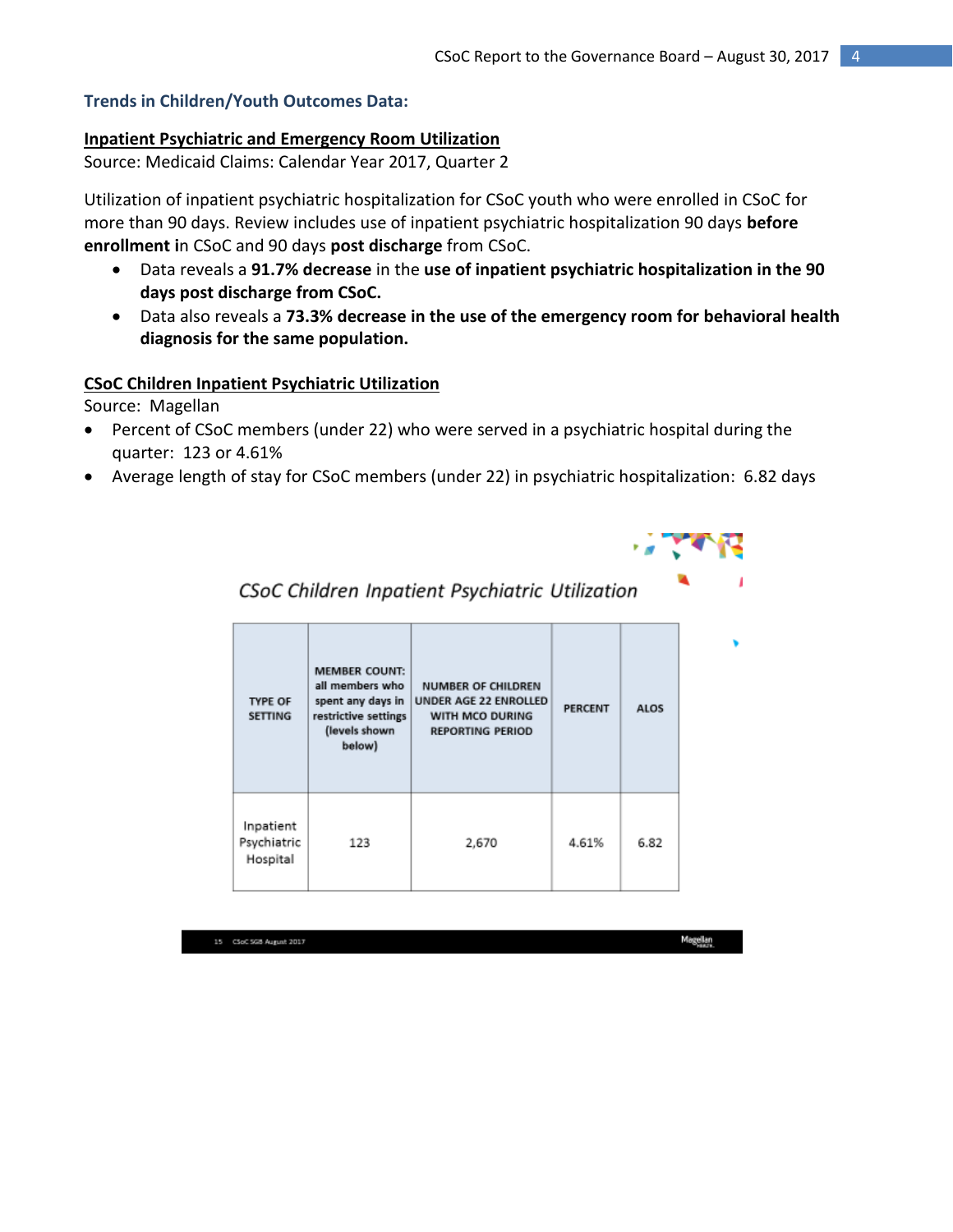## **CANS Outcomes Data**

#### Source: Magellan

Outcomes Findings: An analysis of the global CANS scores beginning at initial intake and then at discharge for youth with valid data of the 477 youth discharged during the quarter showed:

- A mean score decrease of 19.64 points
- 76.10% of youth showed improved clinical functioning



- The percentage of children/youth discharged who have intake and discharge CANS has increased significantly.
- The percentage of children/youth with improved clinical functioning has remained high.



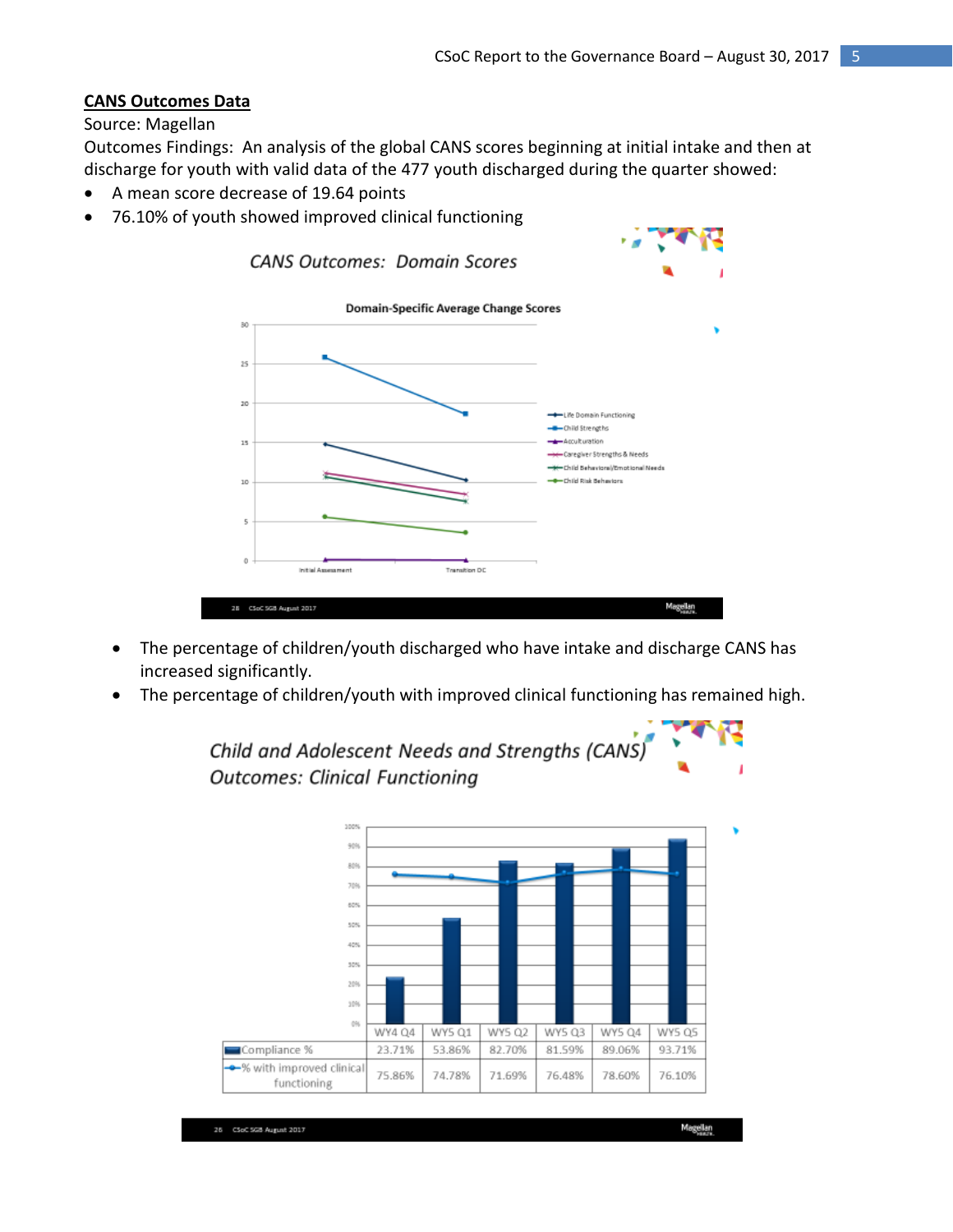## **School Outcomes**

Source: Magellan

The CANS school module which evaluates school functioning, is regularly applied when children and youth initially enroll in CSoC, then every 180 days after enrollment and at discharge. This offers a more consistent and objective picture of a youth's school functioning over time. The following results were documented:

- 67.98% showed improved school functioning
- 66.81% showed improved school attendance
- 67.06% showed improved school behavior



## **Youth with an IEP**

Source: Magellan

 A review of the enrollment for this time period indicates that approximately 35.46% of the children/youth enrolled in CSoC had a current IEP meaning that they are receiving special education services in the school system.

## **Home and Community Based Services**

Source: Magellan

 There continues to be a high level of use of Home and Community Based Services, one of the factors that contributes to children and youth being able to stay successfully in their homes and communities.